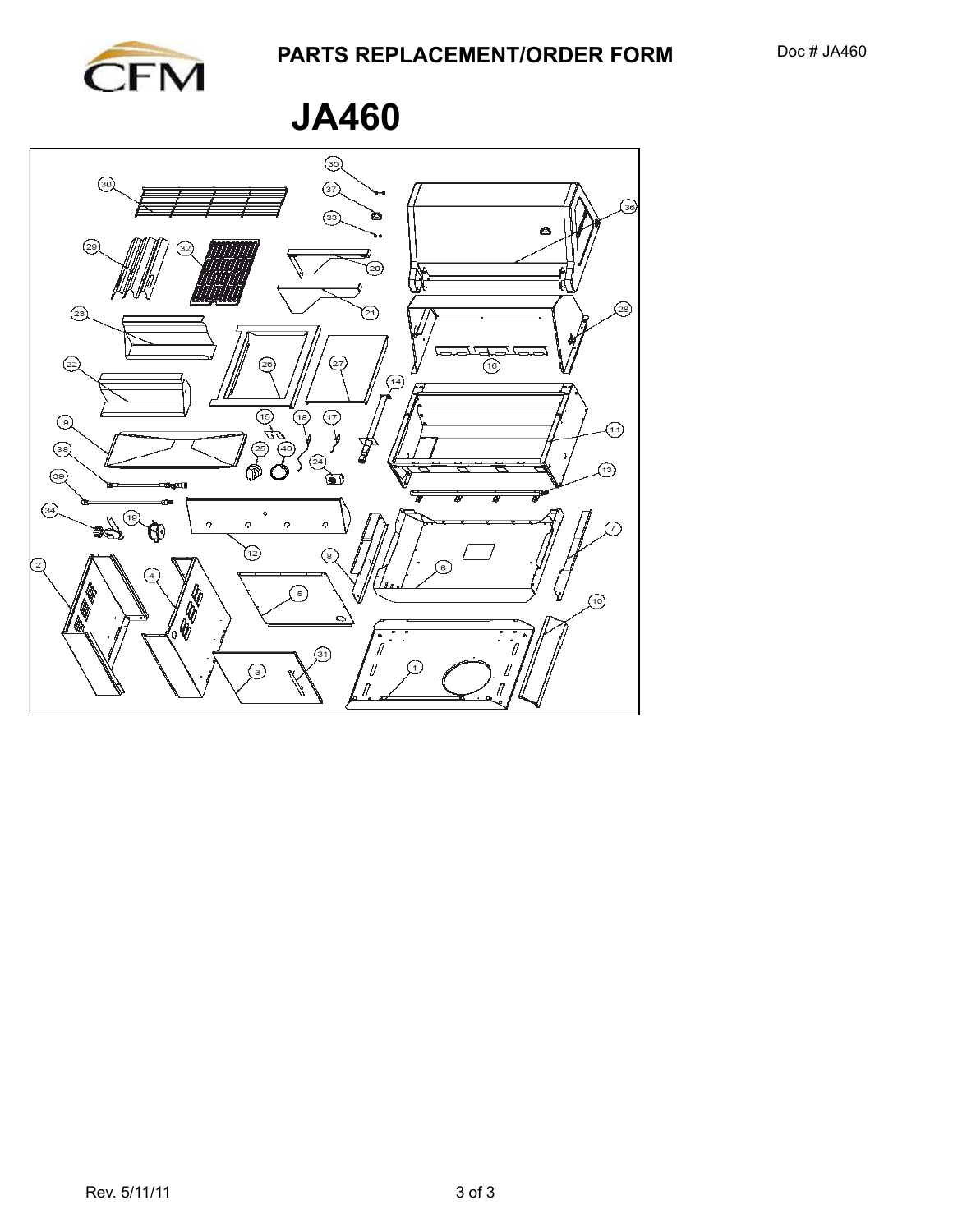## **JA460**

|                                                                                                              | <b>REF DESCRIPTION</b>                                                                                                                | <b>QTY</b>     | <b>JA460</b> |  |  |
|--------------------------------------------------------------------------------------------------------------|---------------------------------------------------------------------------------------------------------------------------------------|----------------|--------------|--|--|
| 1                                                                                                            | <b>CABINET BOTTOM ASSY</b>                                                                                                            | 1              | 50001074     |  |  |
| $\overline{2}$                                                                                               | <b>CABINET END LEFT</b>                                                                                                               | 1              | 50000974     |  |  |
| 3                                                                                                            | <b>DOOR</b>                                                                                                                           | 1              | 50000976B    |  |  |
| 4                                                                                                            | <b>CABINET END RIGHT</b>                                                                                                              | 1              | 50000978     |  |  |
| 5                                                                                                            | PANEL BLACK                                                                                                                           | 1              | 50001076     |  |  |
| 6                                                                                                            | <b>CABINET TOP</b>                                                                                                                    | 1              | 50000975     |  |  |
| 7                                                                                                            | <b>DRAWER SUPPORT RIGHT</b>                                                                                                           | 1              | 50000797     |  |  |
| 8                                                                                                            | DRAWER SUPPORT LEFT                                                                                                                   | 1              | 50000798     |  |  |
| 9                                                                                                            | <b>GREASE PAN</b>                                                                                                                     | 1              | 50000822     |  |  |
| 10                                                                                                           | <b>CABINET END WRAP</b>                                                                                                               | 1              | 50000983     |  |  |
| 11                                                                                                           | <b>BASE ASSY - NEED MANAGERS APPROVAL</b>                                                                                             | 1              | 50001167     |  |  |
| 12                                                                                                           | CONSOLE - OBSOLETE                                                                                                                    | 1              | 50001234     |  |  |
|                                                                                                              | 13a VALVE ASSY - LP - NEEDS TECH APPROVAL                                                                                             | 1              | 50000801     |  |  |
| 13 <sub>b</sub>                                                                                              | <b>VALVE ASSY - NG - NEEDS TECH APPROVAL</b>                                                                                          | 1              | 50000850     |  |  |
| 14                                                                                                           | <b>BURNER TUBE with SHORT ELECTRODE</b>                                                                                               | 2              | 50003100     |  |  |
|                                                                                                              | <b>BURNER TUBE with LONG ELECTRODE</b>                                                                                                | 2              | 50003133     |  |  |
| NS.                                                                                                          | <b>BURNER REPAIR KIT</b> - to be sent out when the base<br>assembly has rusted through at the point of attachment<br>with the burner. | 4              | 50003457     |  |  |
| 15                                                                                                           | <b>BURNER GASKET</b>                                                                                                                  | 4              | 50000892     |  |  |
| 16                                                                                                           | <b>FLASH TUBE</b>                                                                                                                     | 1              | 50000879B    |  |  |
| 17                                                                                                           | ELECTRODE MAIN SHORT                                                                                                                  | 2              | 50000431     |  |  |
| 18                                                                                                           | <b>ELECTRODE MAIN LONG</b>                                                                                                            | 2              | 50000523     |  |  |
|                                                                                                              | 19a   CASTER (SCREW IN) - Threaded or pop-in?                                                                                         | 4              | 50000809     |  |  |
|                                                                                                              | 19b CASTER (POP IN) - Threaded or pop-in?                                                                                             | 4              | 50000090     |  |  |
| Ask which type of caster the customer has & send accordingly.<br>There is a threaded type and a pop-in type. |                                                                                                                                       |                |              |  |  |
|                                                                                                              |                                                                                                                                       |                |              |  |  |
| NS.                                                                                                          | <b>CASTER NUT REPAIR KIT - Send this part if the</b><br>consumer has a threaded caster that has broken off<br>inside the lower panel. | 1              | 50001324     |  |  |
| 20                                                                                                           | SUPPORT SHELF BLACK - Left rear & right front                                                                                         | $\overline{2}$ | 50001418     |  |  |
|                                                                                                              | <b>REF DESCRIPTION</b>                                                                                                                | <b>QTY</b>     | <b>JA460</b> |  |  |